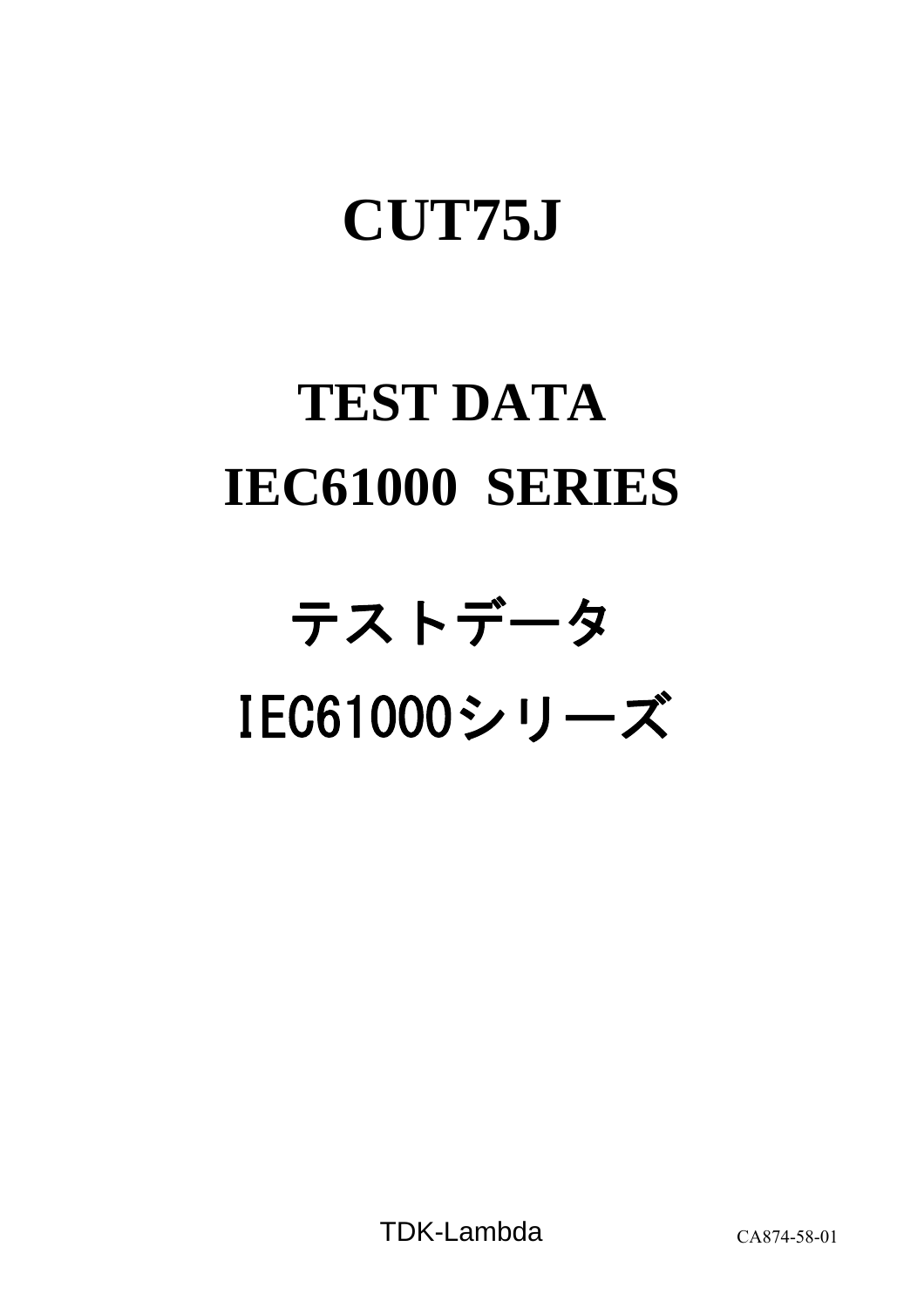### CUT75J

## **I N D E X**

| 1.静電気放電イミュニティ試験<br>Electrostatic Discharge Immunity Test (IEC61000-4-2)                                          |
|------------------------------------------------------------------------------------------------------------------|
| Radiated Radio-Frequency Electromagnetic Field Immunity Test (IEC61000-4-3)                                      |
| Electrical Fast Transient / Burst Immunity Test (IEC61000-4-4)                                                   |
| 4.サージイミュニティ試験<br>Surge Immunity Test (IEC61000-4-5)                                                              |
| 5.伝導性無線周波数電磁界イミュニティ試験<br>Conducted Disturbances Induced by<br>Radio-Frequency Field Immunity Test (IEC61000-4-6) |
| Power Frequency Magnetic Field Immunity Test (IEC61000-4-8)                                                      |
| 7.電圧ディップ、瞬停イミュニティ試験<br>Voltage Dips, Short Interruptions Immunity Test (IEC61000-4-11)                           |

使用記号 Terminology Used

| FG             | .              | フレームグラウンド       | Frame GND                            |
|----------------|----------------|-----------------|--------------------------------------|
| $\pm$          | $\cdots$       | 接地用端子           | Functional earth $($ $\pm)$ terminal |
| $\bf{L}$       | $\cdots$       | ライブライン          | Live line                            |
| N              | $\cdots\cdots$ | ニュートラルライン       | Neutral line                         |
|                | $\cdots$       | 接地              | Earth                                |
| V <sub>1</sub> | $\cdots\cdots$ | CH1 +出力         | $CH1 + Output$                       |
| G <sub>1</sub> | $\cdots\cdots$ | <b>CH1</b> - 出力 | CH1 - Output                         |
| V <sub>2</sub> | $\cdots$       | CH2+出力          | $CH2 + Output$                       |
| G <sub>2</sub> | $\cdots$       | CH2 - 出力        | CH <sub>2</sub> - Output             |
| V <sub>3</sub> | $\cdots$       | CH3 - 出力        | CH <sub>3</sub> - Output             |
| G <sub>3</sub> | $\cdots$       | CH3 +出力         | $CH3 + Output$                       |

※ 当社標準測定条件における結果であり、参考値としてお考え願います。 Test results are reference data based on our standard measurement condition.

# TDK-Lambda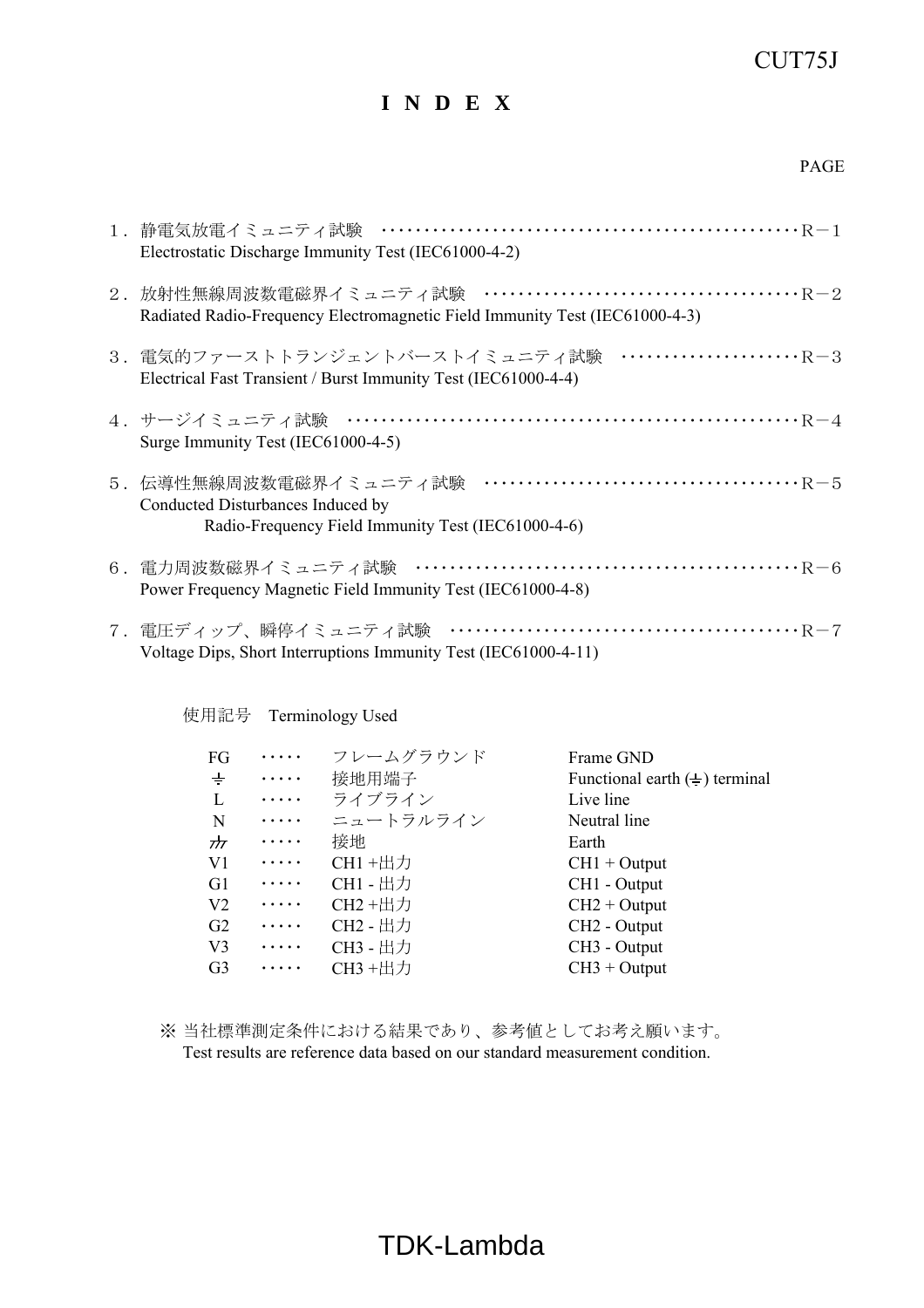#### 1. 静雷気放雷イミュニティ試験 **Electrostatic Discharge Immunity Test (IEC61000-4-2)**

#### **MODEL: CUT75J**

#### **(1)** 使用計測器 **Equipment Used** 静電気試験機 :NSG435 (SCHAFFNER) Electro Static Discharge Simulator  *放電抵抗* $:330Ω$ **静電容量** $:150pF$ Discharge Resistance Capacity **(2)** 試験条件 **Test Conditions** ・入力電圧 :100, 230VAC ・出力電圧 :定格 Input Voltage Output Voltage Rated ・出力電流 :Full load ・極性 :+,- Output Current Polarity •試験回数 :10回 •放電間隔 :>1秒 Number of Tests 10 times Discharge Interval  $>1$  second ・周囲温度 :25℃ Ambient Temperature

#### **(3)** 試験方法及び印加箇所 **Test Method and Device Test Point**

接触放電 : 上、供試体固定ネジ部 Contact Discharge  $\quad \perp$ , Mounting Screw 気中放電 :入出力端子(L, N, ±, V1, V2, V3, G1, G2, G3), 供試体固定ネジ部 Air Discharge Input and Output terminal  $(L, N, \pm, V1, V2, V3, G1, G2, G3)$ , Mounting Screw



#### **(4)** 判定条件 **Acceptable Conditions**

- 1. 入力再投入を必要とする一時的な機能低下のない事
	- Must not have temporary function degradation that requires input restart.
- 2. 試験後の出力電圧は初期値から変動していない事

The output voltage must be within the regulation of specification after the test.

3. 発煙・発火のない事 Smoke and fire are not allowed.

| (5) 試験結果 Test Result |
|----------------------|
|----------------------|

| .                      |            |            |                   |             |             |
|------------------------|------------|------------|-------------------|-------------|-------------|
| Contact Discharge (kV) | CUT75J-522 | CUT75J-5FF | Air Discharge(kV) | CUT75J-522  | CUT75J-5FF  |
|                        | PASS       | PASS       |                   | <b>PASS</b> | <b>PASS</b> |
|                        | PASS       | PASS       |                   | <b>PASS</b> | <b>PASS</b> |
|                        |            |            |                   | <b>PASS</b> | <b>PASS</b> |

# $TDK-Lambda$  R-1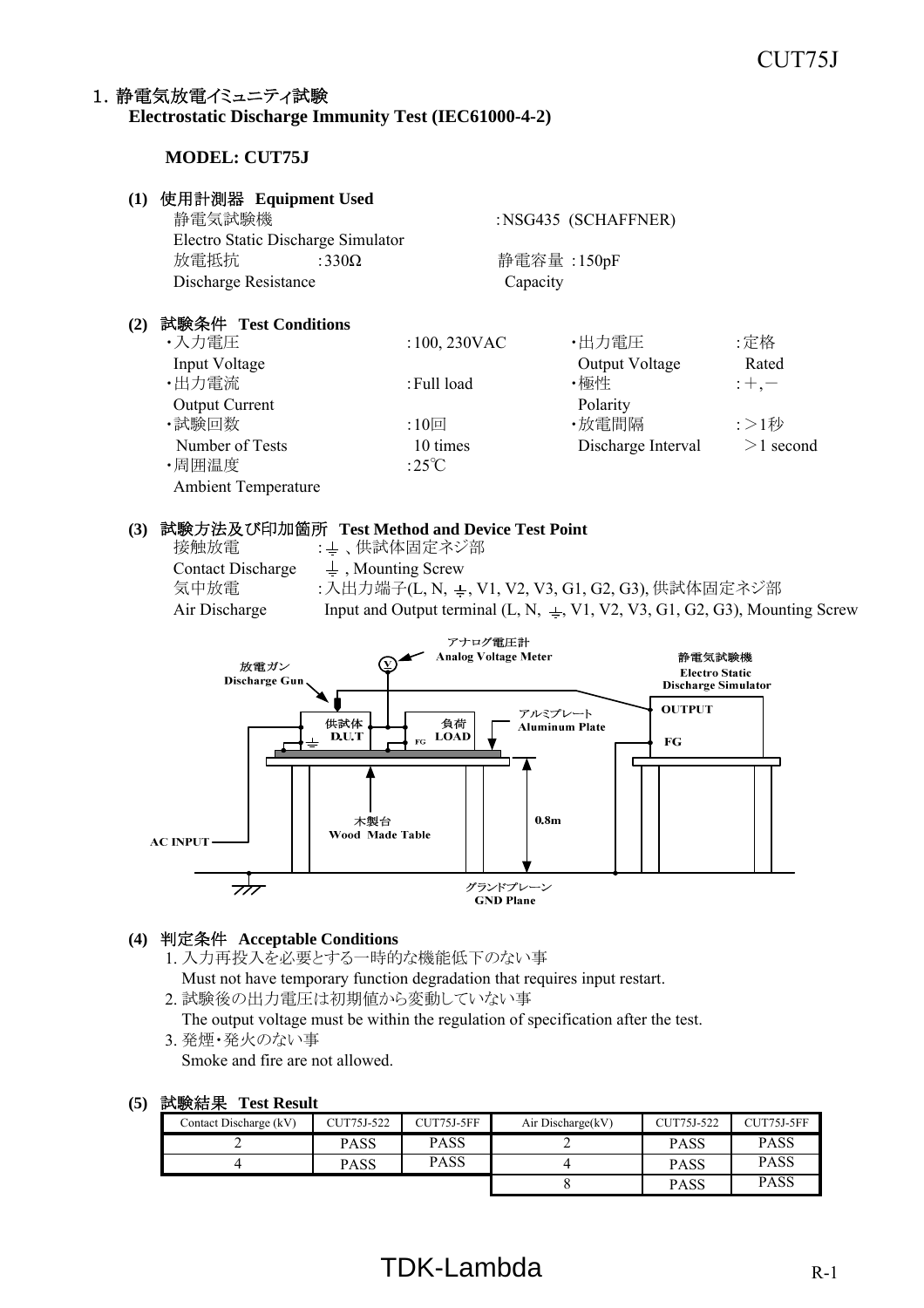#### 2. 放射性無線周波数電磁界イミュニティ試験

#### **Radiated Radio-Frequency Electromagnetic Field Immunity Test (IEC61000-4-3)**

#### **MODEL: CUT75J**

#### **(1)** 使用計測器 **Equipment Used** シグナルジェネレータ Signal generator : SML 03 (RS)  $\sqrt{7}$  Power amplifier : AR500W 1000A (AR) フィールドメータ Field meter  $\qquad \qquad : FM5004 (AR)$ 電界フィールドプローブ Electric field probe : FP6001 (AR) バイログアンテナ Bilog antenna : HL 046 (RS) : VULB9160 (SCHWARZBECK) **(2)** 試験条件 **Test Conditions** ・入力電圧 :100, 230VAC ・出力電圧 :定格 Input Voltage Output Voltage Rated ・出力電流 :Full load ・振幅変調 :80%, 1kHz Output Current **Amplitude Modulated** Amplitude Modulated ・偏波 :水平、垂直 - - - - - - - - - - - - 周囲温度 - - 25℃ Wave Angle **Horizontal and Vertical** Merced Ambient Temperature ・スイープコンディション :1.0%ステップ、0.5秒保持 ・・・・・・・・・・ ・・ :3.0m Sweep Condition 1.0% step up, 0.5 seconds hold Distance ・試験方向 :上下、左右、前後 Test Angle Top/Bottom, Both Sides, Front/Back

#### **(3)** 試験方法 **Test Method**

Electromagnetic Frequency



・電磁界周波数 :80~1000MHz , 1.4~2.0GHz , 2.0~2.7GHz

#### **(4)** 判定条件 **Acceptable Conditions**

- 1. 試験中、5%を超える出力電圧の変動のない事
- The regulation of output voltage must not exceed 5% of initial value during test. 2. 試験後の出力電圧は初期値から変動していない事
- The output voltage must be within the regulation of specification after the test.
- 3. 発煙・発火のない事

Smoke and fire are not allowed.

| Radiation Field Strength (V/m) | Electromagnetic Frequency         | CUT75J-522  | CUT75J-5FF |
|--------------------------------|-----------------------------------|-------------|------------|
|                                | $2.0 \sim 2.7$ GHz                | <b>PASS</b> | PASS       |
|                                | $1.4\mathtt{\sim}2.0\mathrm{GHz}$ | <b>PASS</b> | PASS       |
|                                | $80\sim1000$ MHz                  | <b>PASS</b> | PASS       |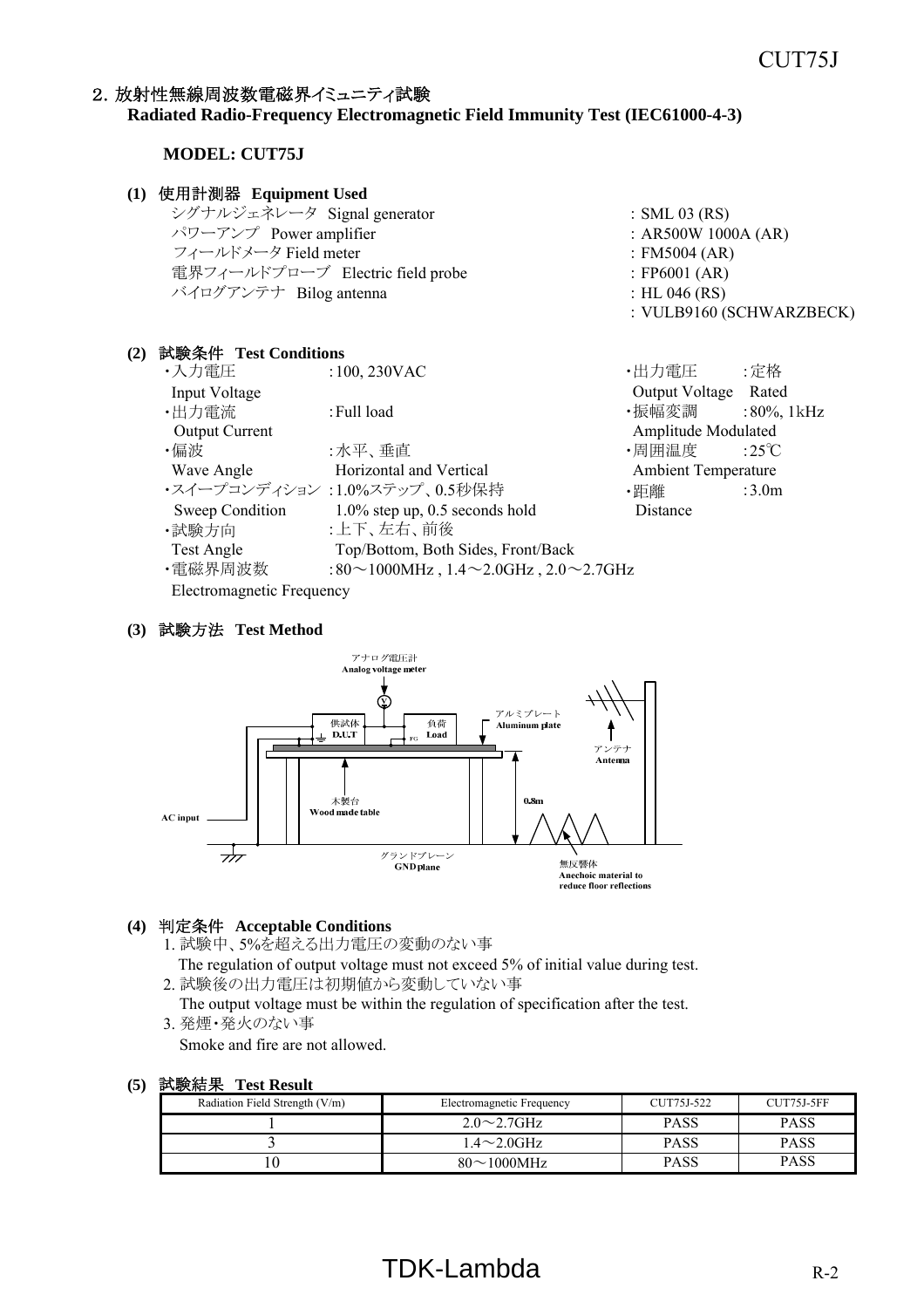#### 3. 電気的ファーストトランジェントバーストイミュニティ試験 **Electrical Fast Transient / Burst Immunity Test (IEC61000-4-4)**

#### **MODEL: CUT75J**

#### **(1)** 使用計測器 **Equipment Used**

EFT/B発生器 : FNS-100L (NOISEKEN) EFT/B Generator

#### **(2)** 試験条件 **Test Conditions**

| ・入力電圧                 | $:100,230$ VAC | ·出力電圧                  | :定格                |
|-----------------------|----------------|------------------------|--------------------|
| Input Voltage         |                | Output Voltage         | Rated              |
| ・出力電流                 | : Full load    | ・試験時間                  | :1分間               |
| <b>Output Current</b> |                | <b>Test Time</b>       | 1 minute           |
| ・極性                   | $;+, -$        | ・周囲温度                  | :25 $\mathrm{C}$   |
| Polarity              |                | Ambient Temperature    |                    |
| ・試験回数                 | :1回            | ・パルス周波数                | :5kHz              |
| Number of Tests       | 1 time         | <b>Pulse Frequency</b> |                    |
| ・バースト期間               | $:0.75$ msec   | ・パルス個数                 | :75 <sub>pcs</sub> |
| <b>Burst Time</b>     |                | Number of Pulse        |                    |
| ・バースト周期               | $:300$ msec    |                        |                    |
| <b>Burst Cycle</b>    |                |                        |                    |

#### **(3)** 試験方法及び印加箇所 **Test Method and Device Test Point**

(N, L, )、(V1, V2, V3, G1, G2, G3) に印加 Apply to  $(N, L, \frac{1}{2})$ ,  $(V1, V2, V3, G1, G2, G3)$ 



#### **(4)** 判定条件 **Acceptable Conditions**

1. 入力再投入を必要とする一時的な機能低下のない事

- Must not have temporary function degradation that requires input restart.
- 2. 試験後の出力電圧は初期値から変動していない事
- The output voltage must be within the regulation of specification after the test. 3. 発煙・発火のない事
	- Smoke and fire are not allowed.

| Test Voltage (kV) | CUT75J-522  | CUT75J-5FF  |
|-------------------|-------------|-------------|
|                   | <b>PASS</b> | <b>PASS</b> |
|                   | <b>PASS</b> | <b>PASS</b> |
|                   | PASS        | <b>PASS</b> |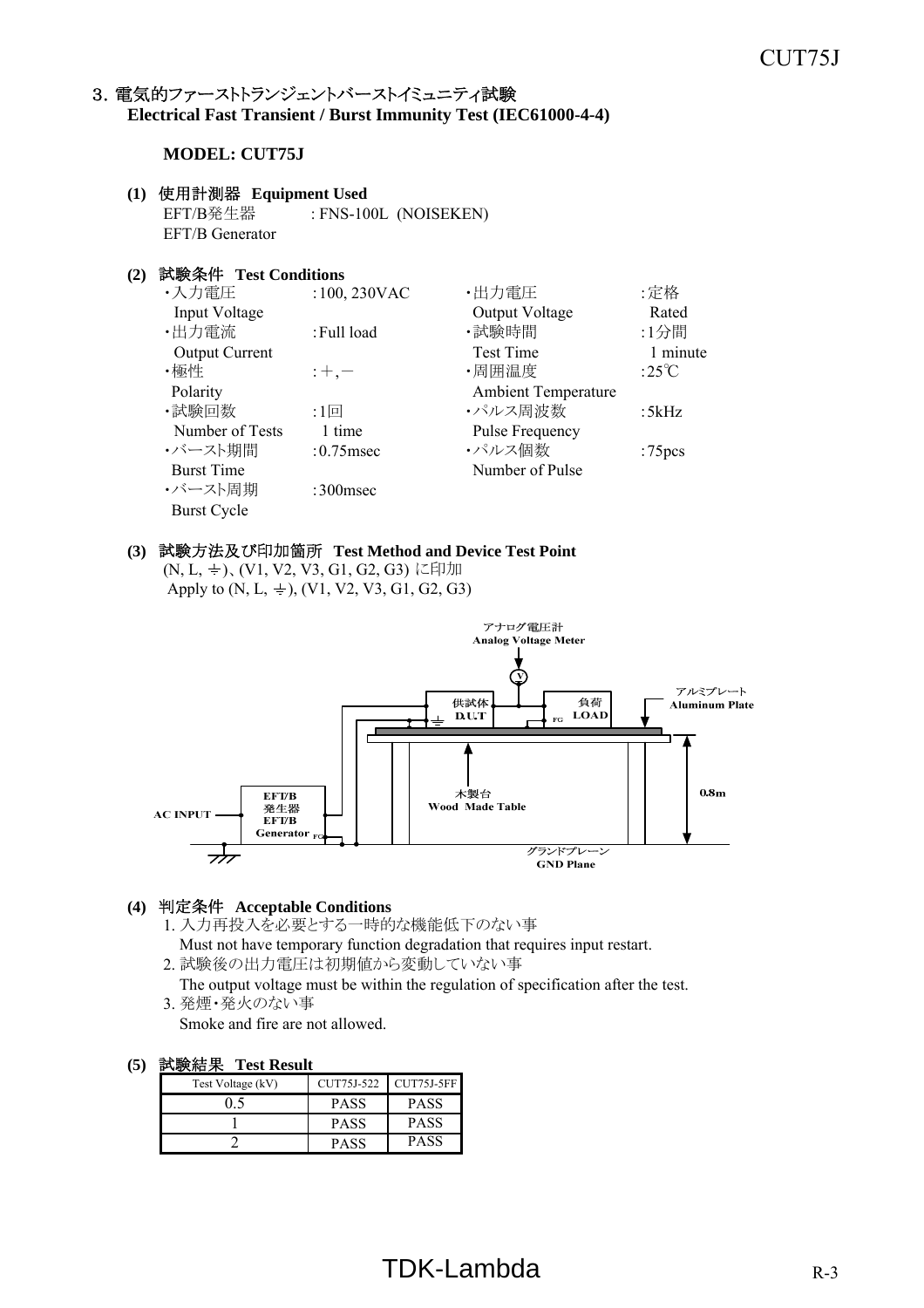#### 4.サージイミュニティ試験 **Surge Immunity Test (IEC61000-4-5)**

#### **MODEL: CUT75J**

| (1) | 使用計測器 Equipment Used                                    |                          |                         |                |                            |                      |                                  |                        |
|-----|---------------------------------------------------------|--------------------------|-------------------------|----------------|----------------------------|----------------------|----------------------------------|------------------------|
|     | サージ発生器                                                  | $:6100$ (SCHAFFNER)      |                         |                |                            |                      |                                  |                        |
|     | Surge Generator<br>結合インピーダンス :コモン<br>Coupling Impedance | Common<br>ノーマル<br>Normal | $12\Omega$<br>$2\Omega$ |                | 結合コンデンサ                    | Coupling Capacitance | :コモン<br>Common<br>ノーマル<br>Normal | $9 \mu F$<br>$18\mu F$ |
| (2) | 試験条件 Test Conditions                                    |                          |                         |                |                            |                      |                                  |                        |
|     | ・入力電圧                                                   | $:100,230$ VAC           |                         | ・出力電圧          |                            | :定格                  |                                  |                        |
|     | Input Voltage                                           |                          |                         | Output Voltage |                            | Rated                |                                  |                        |
|     | ・出力電流                                                   | :0%, Full load           |                         | ・試験回数          |                            | $:3 \square$         |                                  |                        |
|     | <b>Output Current</b>                                   |                          |                         |                | Number of Tests            | 3 times              |                                  |                        |
|     | ・極性                                                     | $;+, -$                  |                         | ・モード           |                            | :コモン、ノーマル            |                                  |                        |
|     | Polarity                                                |                          |                         | Mode           |                            |                      | Common and Normal                |                        |
|     | ・位相                                                     | $:0,90$ deg              |                         | ・周囲温度          |                            | :25°C                |                                  |                        |
|     | Phase                                                   |                          |                         |                | <b>Ambient Temperature</b> |                      |                                  |                        |
|     |                                                         |                          |                         |                |                            |                      |                                  |                        |

#### **(3)** 試験方法及び印加箇所 **Test Method and Device Test Point**

コモンモード (N- +, L- +) 及びノーマルモード (N-L) に印加 Apply to Common mode (N-  $\perp$  L-  $\perp$ ) and Normal mode (N-L).



#### **(4)** 判定条件 **Acceptable Conditions**

- 1. 入力再投入を必要とする一時的な機能低下のない事
- Must not have temporary function degradation that requires input restart.
- 2. 試験後の出力電圧は初期値から変動していない事

The output voltage must be within the regulation of specification after the test.

3. 発煙・発火のない事 Smoke and fire are not allowed.

| common_           |             |             | Normal            |             |             |
|-------------------|-------------|-------------|-------------------|-------------|-------------|
| Test Voltage (kV) | CUT75J-522  | CUT75J-5FF  | Test Voltage (kV) | CUT75J-522  | CUT75J-5FF  |
|                   | <b>PASS</b> | <b>PASS</b> | 0.5               | <b>PASS</b> | <b>PASS</b> |
|                   | <b>PASS</b> | <b>PASS</b> |                   | <b>PASS</b> | <b>PASS</b> |
|                   | <b>PASS</b> | <b>PASS</b> |                   | <b>PASS</b> | <b>PASS</b> |
|                   | <b>PASS</b> | <b>PASS</b> |                   |             |             |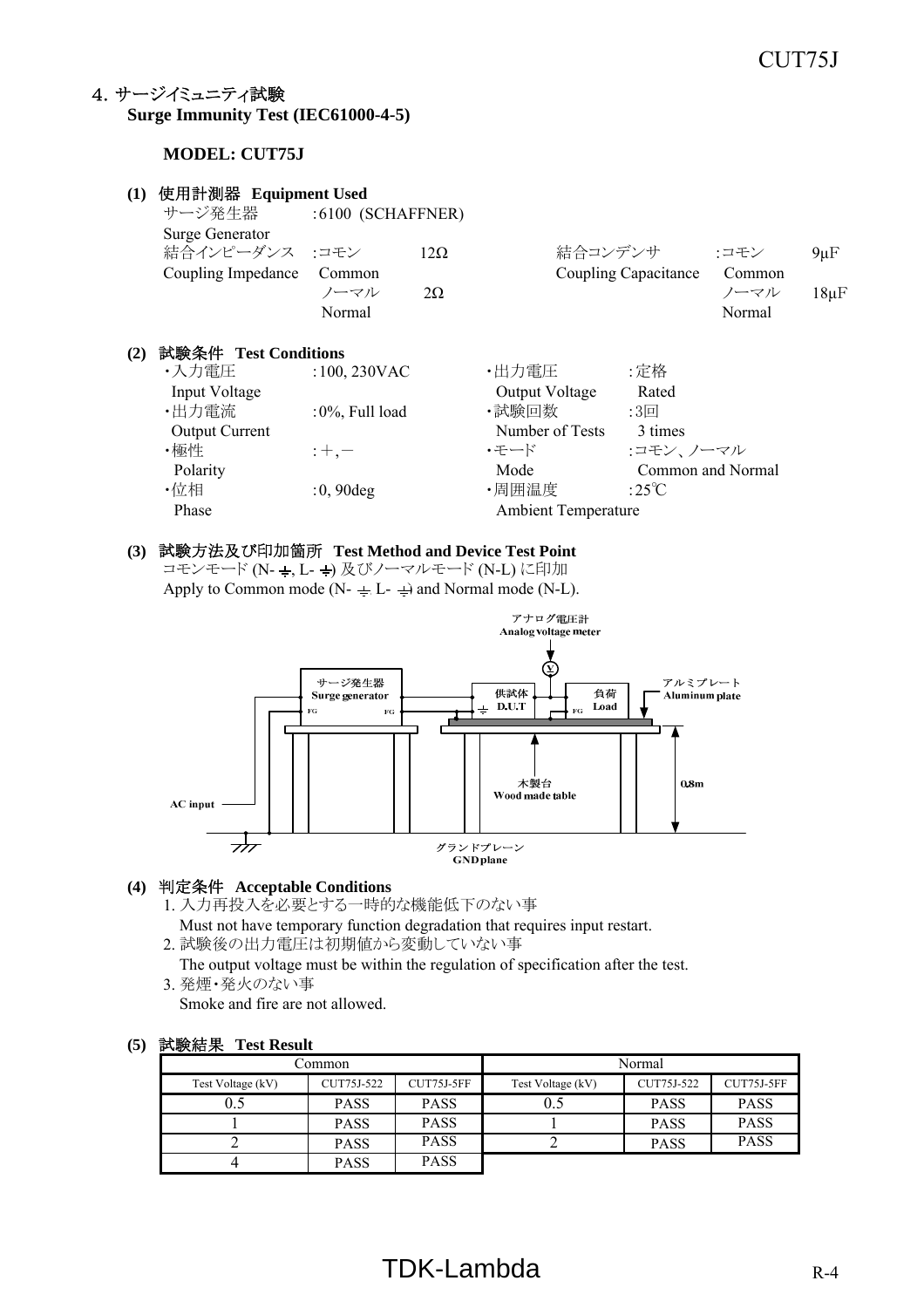#### 5. 伝導性無線周波数電磁界イミュニティ試験

#### **Conducted Disturbances Induced by Radio-Frequency Field Immunity Test (IEC61000-4-6)**

#### **MODEL: CUT75J**

| (1) | 使用計測器 Equipment Used<br>RF パワーアンプ<br><b>RF POWER AMPLIFIER</b><br>シグナルジェネレータ<br><b>SIGNAL GENERATOR</b>                                                     | : $116FC-CE$ (KALMUS)<br>: IFR 2023A (IFR U.K)                                                            |                                                                 |                                      |
|-----|-------------------------------------------------------------------------------------------------------------------------------------------------------------|-----------------------------------------------------------------------------------------------------------|-----------------------------------------------------------------|--------------------------------------|
| (2) | 試験条件 Test Conditions<br>・入力電圧<br>Input Voltage<br>・出力電流<br><b>Output Current</b><br>·周囲温度<br><b>Ambient Temperature</b><br>・スイープ・コンディション<br>Sweep Condition | $:100,230$ VAC<br>: Full load<br>:25 $\degree$ C<br>:1.0%ステップ、2.8秒保持<br>$1.0\%$ step up, 2.8 seconds hold | ・出力電圧<br>Output Voltage<br>・電磁界周波数<br>Electromagnetic Frequency | :定格<br>Rated<br>:150kHz $\sim$ 80MHz |

#### **(3)** 試験方法及び印加箇所 **Test Method and Device Test Point**

(N, L, )、(V1, V2, V3, G1, G2, G3) に印加 Apply to  $(N, L, \frac{1}{2})$ ,  $(V1, V2, V3, G1, G2, G3)$ 



#### **(4)** 判定条件 **Acceptable Conditions**

1. 試験中、5%を超える出力電圧の変動のない事 The regulation of output voltage must not exceed 5% of initial value during test.

2. 試験後の出力電圧は初期値から変動していない事 The output voltage must be within the regulation of specification after the test.

3. 発煙・発火のない事 Smoke and fire are not allowed.

| .                 |             |             |
|-------------------|-------------|-------------|
| Voltage Level (V) | CUT75J-522  | CUT75J-5FF  |
|                   | <b>PASS</b> | <b>PASS</b> |
|                   | PASS        | <b>PASS</b> |
|                   | PASS        | PASS        |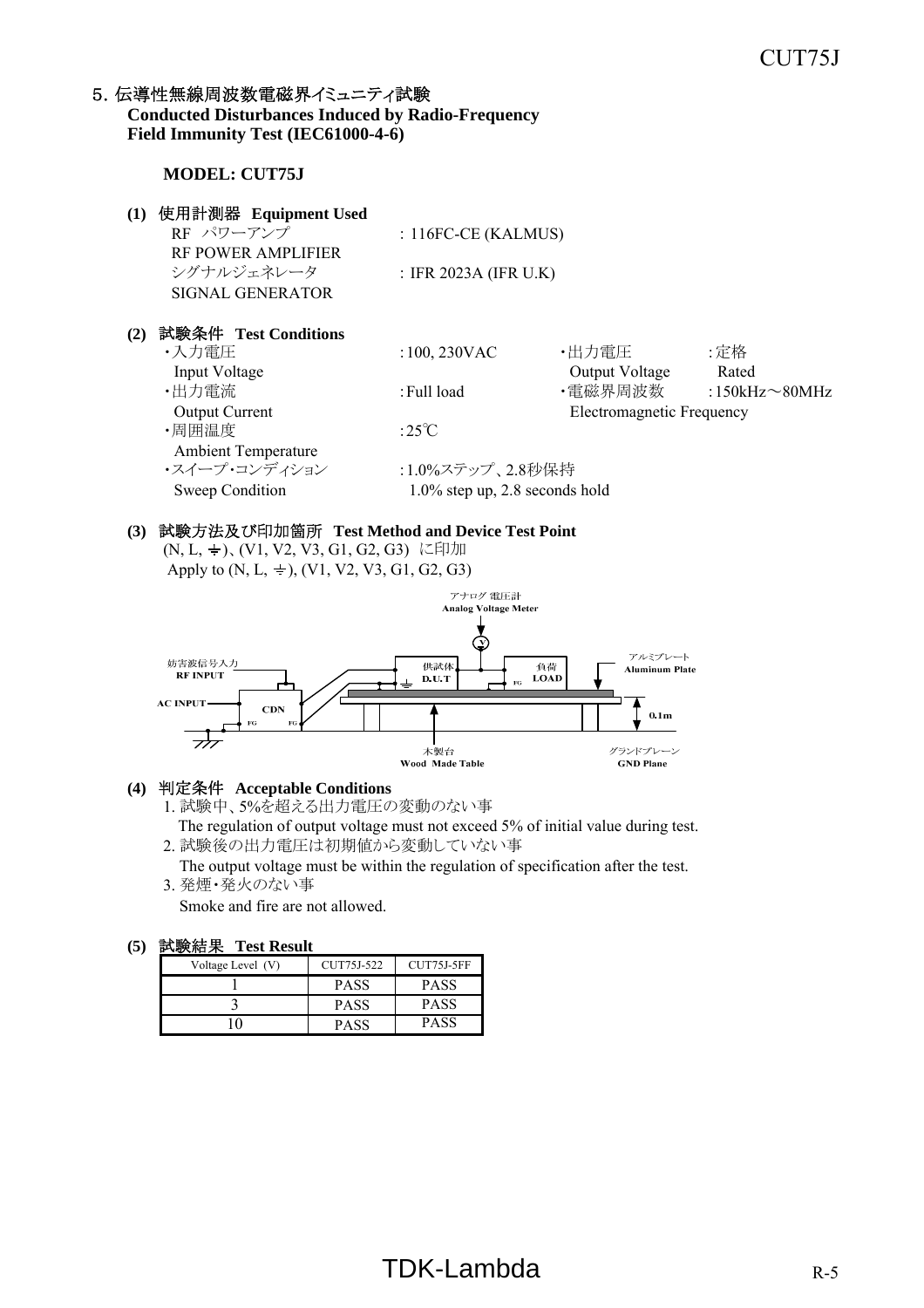## 6. 電力周波数磁界イミュニティ試験

#### **Power Frequency Magnetic Field Immunity Test (IEC61000-4-8)**

#### **MODEL: CUT75J**

#### **(1)** 使用計測器 **Equipment Used**

ACパワーソース :1501L (California Instrument) AC Power Source ヘルムホルツコイル :HHS5215 (Spulen) Helmholts Coil

#### **(2)** 試験条件 **Test Conditions**

| ・入力電圧                      | $:100,230$ VAC                        | ・出力電圧                     | :定格      |
|----------------------------|---------------------------------------|---------------------------|----------|
| Input Voltage              |                                       | Output Voltage            | Rated    |
| ・出力電流                      | : Full load                           | ·印加磁界周波数                  | : $50Hz$ |
| <b>Output Current</b>      |                                       | <b>Magnetic Frequency</b> |          |
| ・周囲温度                      | :25°C                                 | ·印加方向                     | :X, Y, Z |
| <b>Ambient Temperature</b> |                                       | Direction                 |          |
| ・試験時間                      | :10秒以上(各方向)                           |                           |          |
| Test Time                  | More than 10 seconds (each direction) |                           |          |

#### **(3)** 試験方法 **Test Method**



#### **(4)** 判定条件 **Acceptable Conditions**

- 1. 試験中、5%を超える出力電圧の変動のない事 The regulation of output voltage must not exceed 5% of initial value during test.
- 2. 試験後の出力電圧は初期値から変動していない事
- The output voltage must be within the regulation of specification after the test. 3. 発煙・発火のない事
	- Smoke and fire are not allowed.

| <b>HEADAIN 4-M-NEW</b>        |             |             |  |  |  |  |
|-------------------------------|-------------|-------------|--|--|--|--|
| Magnetic Field Strength (A/m) | CUT75J-522  | CUT75J-5FF  |  |  |  |  |
|                               | <b>PASS</b> | <b>PASS</b> |  |  |  |  |
|                               | <b>PASS</b> | <b>PASS</b> |  |  |  |  |
|                               | <b>PASS</b> | <b>PASS</b> |  |  |  |  |
|                               | <b>PASS</b> | <b>PASS</b> |  |  |  |  |